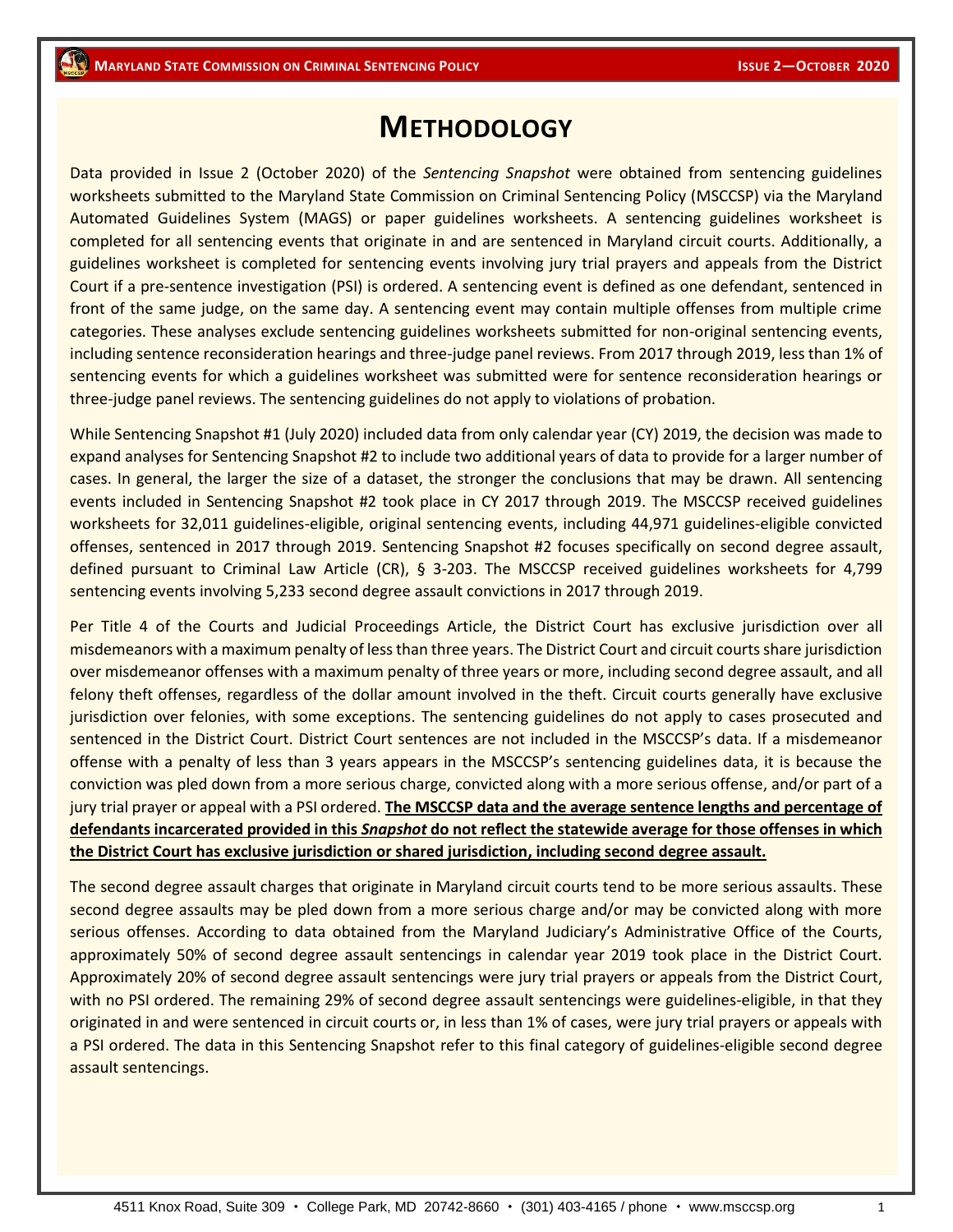## **1 ISSUE 2-OCTOBER 2020**

Table 1 provides the total number of guidelines-eligible criminal sentencing events and offenses, sentenced from 2017 through 2019 and disaggregated by crime category, for which the MSCCSP received a sentencing guidelines worksheet. Tables 2 through 4 provide the characteristics of and average sentences for guidelines-eligible second degree assaults sentenced in Maryland circuit courts from 2017 through 2019.

## TABLE 1. GUIDELINES-ELIGIBLE CRIMINAL SENTENCING EVENTS AND OFFENSES SENTENCED IN MARYLAND CIRCUIT **COURTS, CY 2017 THROUGH 2019**

|                          | <b>Offenses</b> |       | Sentencing Events Included One or More: |       |  |  |
|--------------------------|-----------------|-------|-----------------------------------------|-------|--|--|
|                          | #               | %     | #                                       | %     |  |  |
| Crimes of violence       | 8,392           | 18.7% | 5,627                                   | 17.6% |  |  |
| <b>Firearms offenses</b> | 5,522           | 12.3% | 4,782                                   | 14.9% |  |  |
| Second degree assault    | 5,233           | 11.6% | 4,799                                   | 15.0% |  |  |
| Other person offenses    | 5,268           | 11.7% | 3,476                                   | 10.9% |  |  |
| Drug offenses            | 12,075          | 26.9% | 10,728                                  | 33.5% |  |  |
| <b>Property offenses</b> | 8,481           | 18.9% | 6,563                                   | 20.5% |  |  |
| <b>Total</b>             | 44,971          |       | 32,011                                  |       |  |  |

Note. Sentencing event percentages do not sum to 100% as a sentencing event may contain multiple offenses from multiple crime categories.

## TABLE 2. CHARACTERISTICS OF SECOND DEGREE ASSAULTS SENTENCED IN MARYLAND CIRCUIT COURTS, CY 2017 **THROUGH 2019**

|                              | All Second<br>Degree<br>Assaults |       | No Sentence<br>or Probation<br>Only |       | Fully<br>Suspended<br>Sentence |       | Guidelines-<br>Applicable<br>Sentence $>0$<br>and $\leq$ 1 Year |       | Guidelines-<br>Applicable<br>Sentence > 5<br>Years |       |
|------------------------------|----------------------------------|-------|-------------------------------------|-------|--------------------------------|-------|-----------------------------------------------------------------|-------|----------------------------------------------------|-------|
|                              | #                                | %     | #                                   | %     | #                              | %     | #                                                               | %     | #                                                  | %     |
| Weapon presence              |                                  |       |                                     |       |                                |       |                                                                 |       |                                                    |       |
| Firearm or explosive         | 509                              | 9.8%  | 36                                  | 8.1%  | 91                             | 9.7%  | 220                                                             | 9.4%  | 39                                                 | 14.7% |
| Other weapon                 | 1,519                            | 29.2% | 113                                 | 25.3% | 220                            | 23.5% | 655                                                             | 28.0% | 114                                                | 43.0% |
| No weapon                    | 3,176                            | 61.0% | 298                                 | 66.7% | 625                            | 66.8% | 1,463                                                           | 62.6% | 112                                                | 42.3% |
| Victim injury                |                                  |       |                                     |       |                                |       |                                                                 |       |                                                    |       |
| Permanent injury or death    | 255                              | 4.9%  | 11                                  | 2.5%  | 21                             | 2.2%  | 91                                                              | 3.9%  | 50                                                 | 18.9% |
| Non-permanent injury         | 3,027                            | 58.2% | 282                                 | 63.1% | 540                            | 57.7% | 1,326                                                           | 56.7% | 155                                                | 58.5% |
| No injury                    | 1,921                            | 36.9% | 154                                 | 34.5% | 375                            | 40.1% | 920                                                             | 39.4% | 60                                                 | 22.6% |
| Special victim vulnerability |                                  |       |                                     |       |                                |       |                                                                 |       |                                                    |       |
| <b>Yes</b>                   | 471                              | 9.1%  | 57                                  | 12.8% | 110                            | 11.8% | 206                                                             | 8.8%  | 21                                                 | 7.9%  |
| <b>No</b>                    | 4,733                            | 90.9% | 389                                 | 87.2% | 826                            | 88.2% | 2,131                                                           | 91.2% | 244                                                | 92.1% |
| <b>Total</b>                 | 5,233                            |       | 448                                 |       | 939                            |       | 2,354                                                           |       | 266                                                |       |

Note. Percentages are based on non-missing data. Twenty-nine second degree assaults were missing weapon presence. Thirty second degree assaults were missing victim injury. Twenty-nine second degree assaults were missing special victim vulnerability.